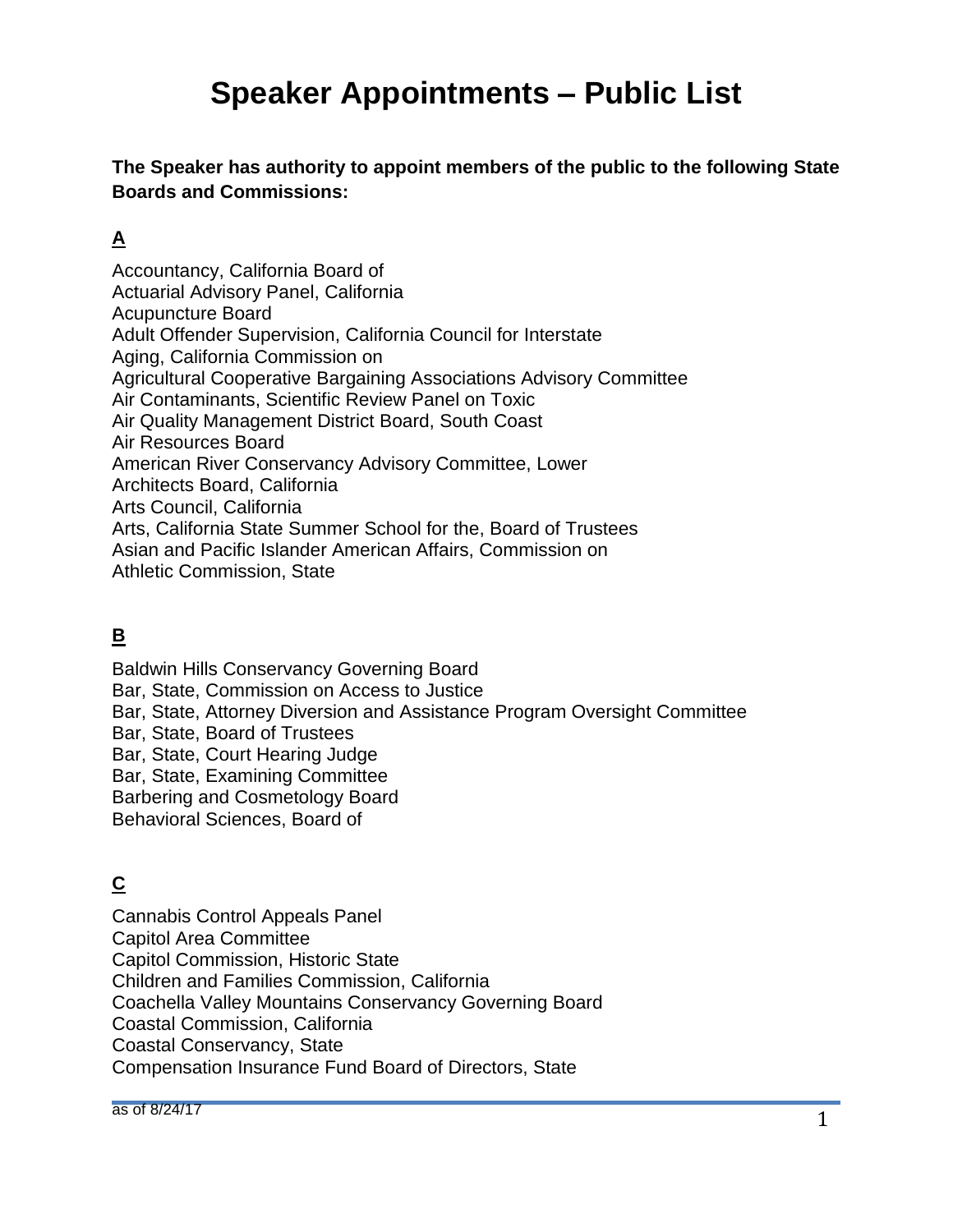Computer Science Strategic Implementation Advisory Panel Contractors' State License Board Corrections, Board of State and Community Court Reporters Board Covered California Governing Board Criminal Index and Identification System Advisory Committee, California Cultural and Historical Endowment, California

## **D**

Delta Conservancy Governing Board, Sacramento-San Joaquin Delta Stewardship Council Dental Board of California Disability Access, California Commission on Domestic Violence Program Advisory Council (EMA)

## **E**

Earthquake Early Warning Advisory Board Earthquake Insurance Authority Governing Board and Advisory Panel, California Education, Committee on Awards for Innovation in Higher Education, Private Postsecondary Advisory Commission Education, Special, Advisory Commission on Educational Excellence Governing Board, California Collaborative for Emergency Medical Services, Commission on Emissions Market Advisory Committee, Independent Employment of People with Disabilities, California Committee on Employment Training Panel Engineers, Land Surveyors, and Geologists, Board for Professional Environmental Contaminant Biomonitoring Program Scientific Guidance Panel, California Environmental Health Specialist Registration Committee Exposition and State Fair Board of Directors, California

## **F**

Family Caregiving, California Task Force on Fiduciaries Advisory Committee, Professional Film Commission, California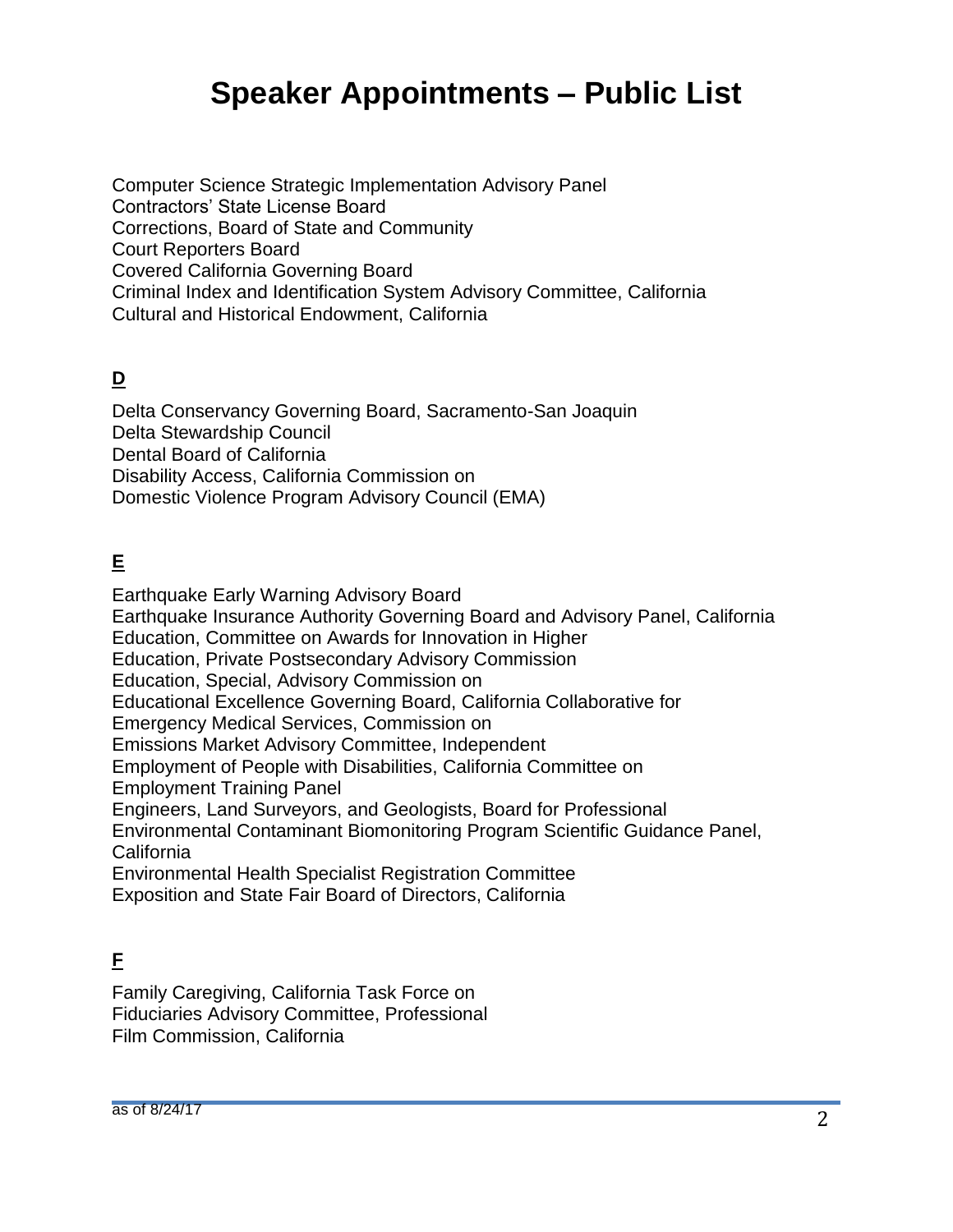## **G**

Genocide Memorial Commission, International

## **H**

Health and Safety and Workers' Compensation, Commission on Health Facilities Financing Authority, California Health Professions Education Foundation Board of Trustees Healthcare Workforce Policy Commission, California Home Program Advisory Committee, No Place Like Homeless Coordinating and Financing Council Housing Finance Agency, California Board of Directors Housing Partnership Corporation, California, Board of Directors

## **I**

Instructional Quality Commission

Insurance Guarantee Association, California, Board of Governors Investment Network Board, California Organized

## **J**

Judicial Performance, Commission on

#### **L**

Landscape Architects Technical Committee Library Services Board, California Little Hoover, Milton Marks Commission on CA State Gov. Organization and Economy CA Partnership for Long-Term Care Program Executive and Legislative Task Force

#### **M**

Marine Preservation Board of Directors, California Endowment for Medical Board of California Medicine, CA Institute for Regenerative, Independent Citizen's Oversight Committee Mentally Ill Offenders, Council on Motor Vehicle Board, New Motor Vehicle Recovery Corporation, Consumer, Board of Directors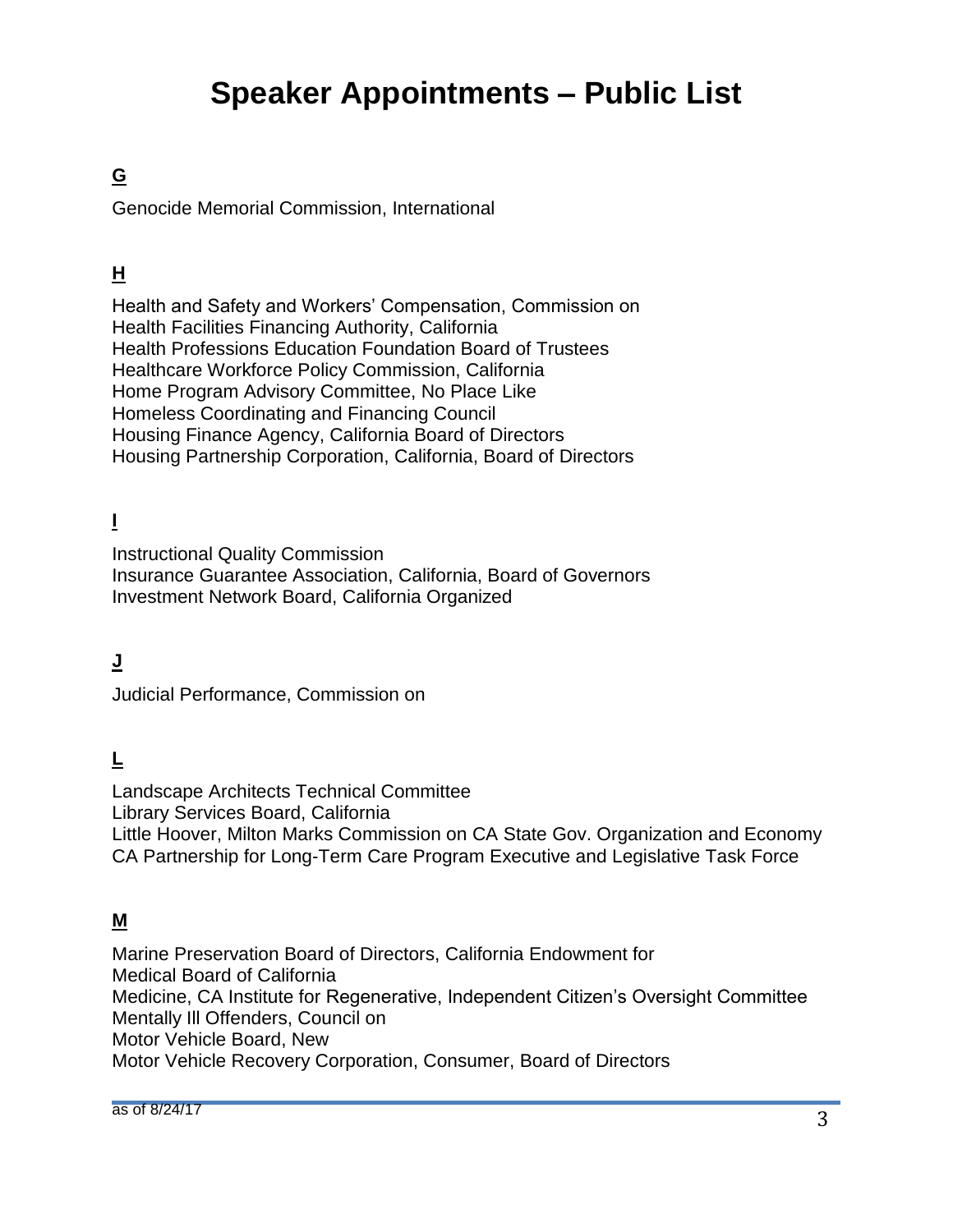## **N**

Nursing, Board of Registered Nursing, Vocational, and Psychiatric Technician Examiners, Board of

## **O**

Occupational Therapy, California, Board of Off-Highway Motor Vehicle Recreation Commission Oil Spill Technical Advisory Committee Optometry, State Board of Osteopathic Medical Board of California

## **P**

Pharmacy, Board of Physical Therapy Board Physician Assistant Board Podiatric Medicine, California Board of Prison Industry Board Psychology, Board of Public Employees Retirement System, Board of Administration

## **R**

Racial and Identity Profiling Advisory Board (RIPA) Rail, High-Speed Authority Regents Selection Advisory Committee Rehabilitation Oversight Board, California Respiratory Care Board of California Retirement Savings Investment Board

## **S**

Saving Investment Board, California Secure Choice Retirement SAFE-BIDCO (State Assistance Fund for Enterprise, Business and Industrial Development Corporation) San Diego River Conservancy San Francisco Bay Area Water Emergency Transportation Authority, Board of Directors San Francisco Bay Conservation and Development Commission